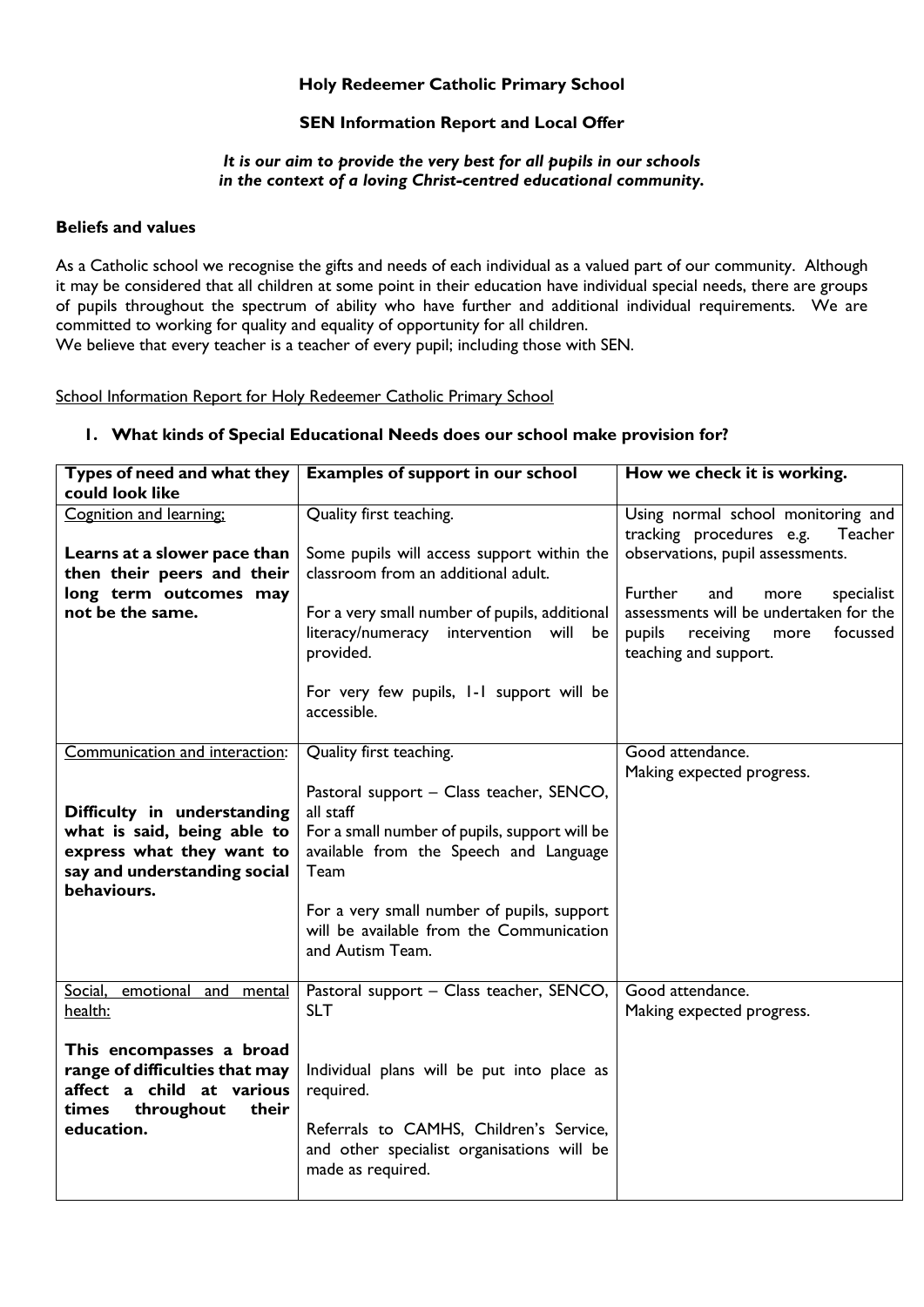| Sensory and/or physical needs: | Access to specialist support from the                                                                                                                                                                              | Good attendance.                     |
|--------------------------------|--------------------------------------------------------------------------------------------------------------------------------------------------------------------------------------------------------------------|--------------------------------------|
|                                | Sensory Support Service, Physiotherapy                                                                                                                                                                             | Making expected progress.            |
| Some children may have a       | Service, Occupational Therapy Service.                                                                                                                                                                             |                                      |
| hearing impairment, a visual   |                                                                                                                                                                                                                    |                                      |
| impairment or a physical       | Access to specialist equipment as needed.                                                                                                                                                                          | Access to all curriculum areas where |
| disability.                    |                                                                                                                                                                                                                    | possible.                            |
|                                | This is a fully accessible school and pupils<br>with wheelchairs and walking aids can access<br>all areas (sometimes taking alternative<br>routes to avoid steps).<br>Residential trips currently being offered at |                                      |
|                                | Yrs 4 is to an activity centre that has full<br>wheelchair access.                                                                                                                                                 |                                      |

## **How do we know our provisions work?**

Through daily observations, termly reviews and assessments. Staff, parents and students are involved in the review process and their wishes and feelings are paramount.

## **2. How does our school identify and assess Special Educational Needs?**

Through concerns of the student, the parent or the class teacher. Where a student is identified to benefit from additional provision, which is different from the provision made generally for others of the same age, we will follow the 4 Point Plan – Assess, Plan, Do, Review.

In some cases, external agencies are involved to identify and assess need and to suggest further support strategies.

## **3. How do the school know how much progress is being made by pupils with Special Educational Needs?**

Pupils' progress is tracked by class teachers throughout the year using National Curriculum targets, individual or group provision maps to track pupils still working at 'P' levels. Progress is monitored formally three times a year by SLT and SENCO.

This information is made available to the Governing Body.

## **4. What extra-curricular activities can a pupil with Special Educational Needs access at school?**

Best endeavours are made to ensure that all pupils with SEND are included in extracurricular activities.

- Risk assessments are carried out and procedures are put in place to allow all students to participate in activities.
- If additional adult support is required for an activity then parents would be consulted and support put in place for that pupil.
- If a pupil has transport arrangement provided by the authority then best endeavours will be made to provide alternatives in negotiation with parents or carers.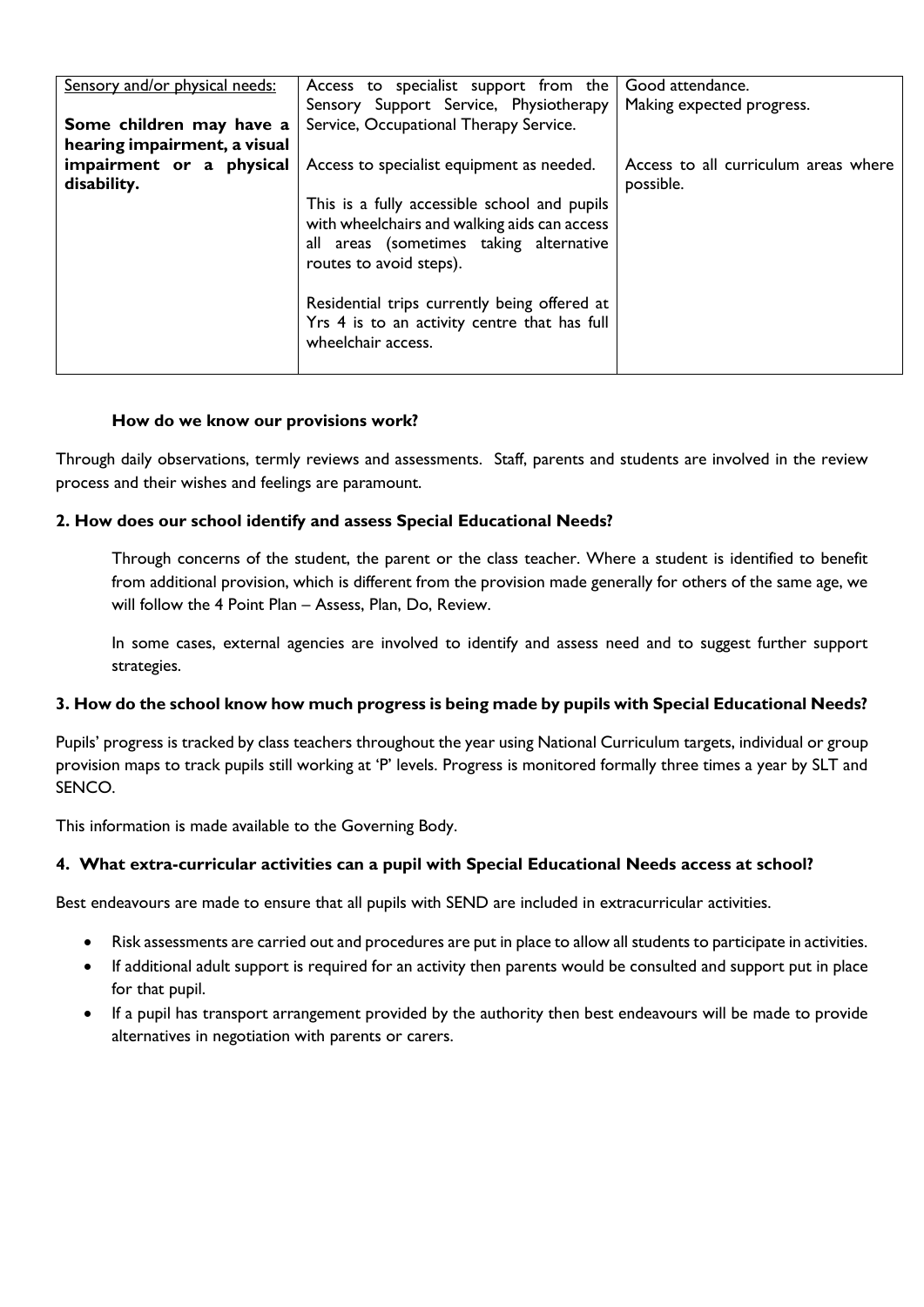## **5. Does the school have a Special Educational Needs co-ordinator? If so, who are they and how can someone get in touch with them?**

Our SENCO is Bee Sanders and she can be contacted via the school office on telephone number 01386 552518 or by email: [office@holyredeemer.worcs.sch.uk](mailto:office@holyredeemer.worcs.sch.uk) Our headteacher, Christina Hall is very involved in the school's SEND provision, as is Rachael Barker, our Early Years SENDCO. Both can also be contacted via the [office@holyredeemer.worcs.sch.uk](mailto:office@holyredeemer.worcs.sch.uk) email address.

## **6. What training does the staff in school have in relation to pupils with Special Educational Needs?**

- Annual training for identified medical needs.
- Ongoing training around identification of children who need SEND support.
- Training from outside agencies as necessary
- Intervention training for TAs as needed
- Updates from SENCO around new initiatives and developments as needed
- Key TAs currently are trained for Smart Moves, Numicon Catch Up Intervention, Speech, Language and Communication Support, Precision Teaching, Thrive and Family Thrive.

## 7. **How do the school get more specialist help for pupils if they need it?**

| Agency                                                                                                                | Who they work with                                                                                                                                                              | How to make contact.                                                                           |  |
|-----------------------------------------------------------------------------------------------------------------------|---------------------------------------------------------------------------------------------------------------------------------------------------------------------------------|------------------------------------------------------------------------------------------------|--|
| Learning Support Team                                                                                                 | Support staff in meeting needs of pupils<br>through<br>detailed<br>assessment<br>and<br>observation.<br>Training for<br>specific<br>intervention. Some individual case<br>work. | Via school SENCO                                                                               |  |
| <b>Educational Psychologist</b>                                                                                       | Pupils whose needs are not met by<br>internal interventions.                                                                                                                    | Via school SENCO                                                                               |  |
| Team/<br>Complex<br>Autism<br><b>Communications Team</b>                                                              | Pupils with a diagnosis of autism.                                                                                                                                              | Via school SENCO                                                                               |  |
| Speech and Language Team                                                                                              | Pupils with developmental delay in<br>either expressive and/or receptive<br>language.                                                                                           | Via school SENCO                                                                               |  |
| <b>Behaviour Support Team</b>                                                                                         | Pupils with social/ emotional and mental<br>health issues.                                                                                                                      | Via school SENCO / Headteacher or<br>Deputy                                                    |  |
| <b>CAMHS</b><br>Child and Adolescent Mental<br><b>Health Service</b>                                                  | Social emotional and mental health<br>issues (self harm).                                                                                                                       | Via school SENCO/ Headteacher or<br>Deputy                                                     |  |
| (Visual<br>Support<br>Sensory<br>Impairment)                                                                          | Specific<br>needs<br>related<br>visual<br>to<br>impairment.                                                                                                                     | Via school SENCO                                                                               |  |
| (Hearing<br>Sensory<br>Support<br>Impairment)                                                                         | Specific needs related to hearing<br>impairment                                                                                                                                 | Via school SENCO                                                                               |  |
| Occupational therapy                                                                                                  | Pupils with fine/ gross motor issues<br>possibly related to a diagnosis of<br>Dyspraxia                                                                                         | Via school SENCO in consultation with<br>School Nurse/ Paediatrician                           |  |
| <b>OUTREACH Teams</b>                                                                                                 | Pupils with physical disabilities e.g.<br>Cerebral palsy. Link to physiotherapist.<br>Paediatrician teams.                                                                      | Via school SENCO/                                                                              |  |
| School nurse                                                                                                          | Students with medical issues/ social<br>emotional and mental health issues.                                                                                                     | Via school SENCO or drop-in sessions<br>in school when available (advertised in<br>newsletter) |  |
| <b>Social Services</b>                                                                                                | Potential child protection issues and<br>Team around family intervention.<br>Looked after children                                                                              | Headteacher or Deputy/ SENCO                                                                   |  |
| We work closely with local Community Paediatricians for pupils who are undergoing the process of Umbrella<br>Pathway. |                                                                                                                                                                                 |                                                                                                |  |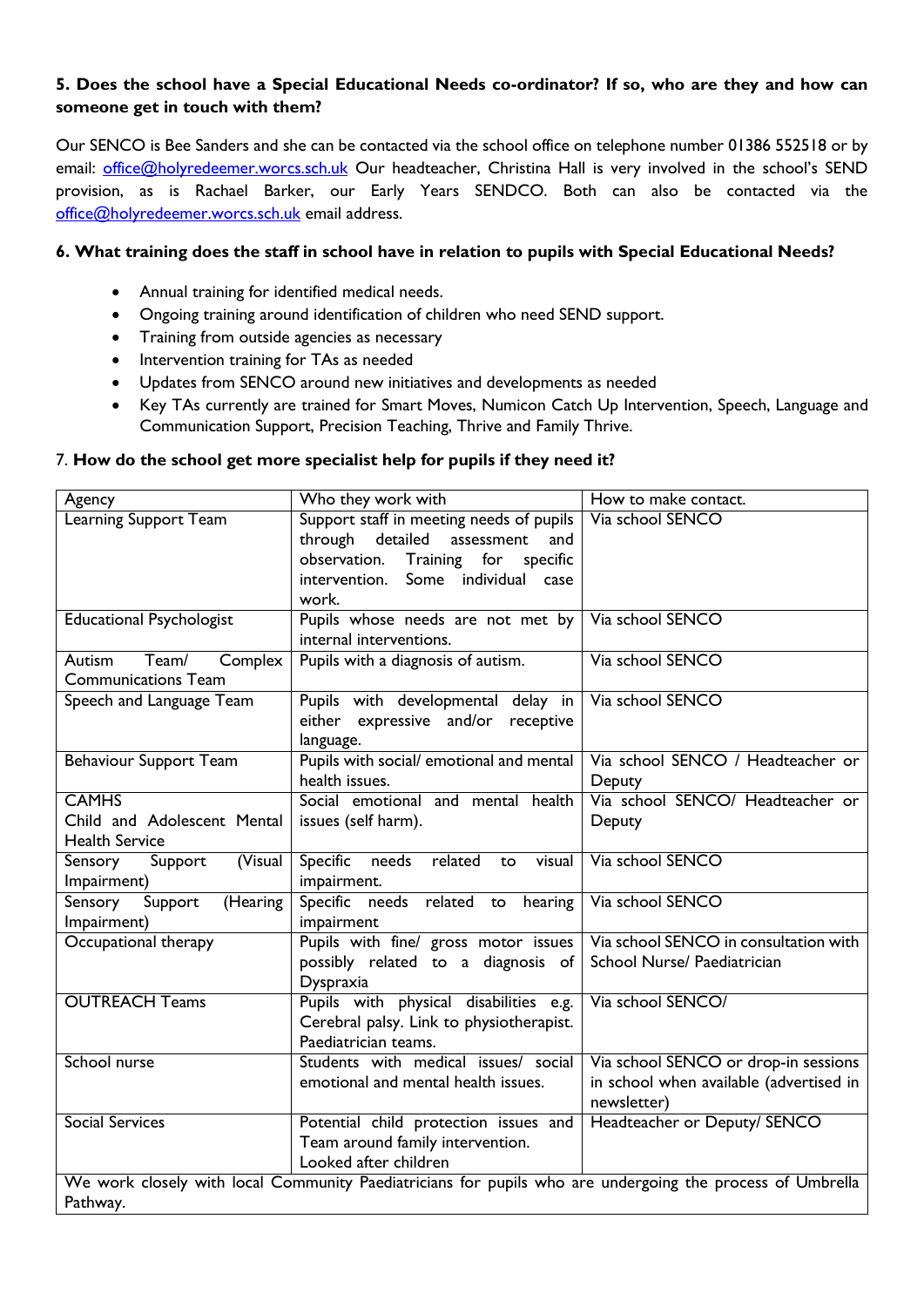## **8 How are parents of children and young people with Special Educational Needs involved in the education of their child?**

- Collaborative working in consultation.
- Parent Information evenings/ afternoons including Governor Information evenings and Family Thrive sessions.
- Parents Evenings, where attainment and progress are shared along with curriculum targets and My Plan targets.
- Home Liaison through open door policy/ communication books where appropriate
- Outside agency involvement meetings
- Regular communication via email, phone, conversations at school and child's Reading Record

### **9 How are pupils of SEN involved in their own education?**

- Pupil Voice.
- Being involved in setting My Plan targets
- Assessment of Progress through My Plan targets
- Self / peer marking
- Personalised intervention.
- Access to SENCO

## **10**- **If a parent of a child with Special Educational Needs has a complaint about the school, how does the Governing Body deal with the complaint?**

We would like you to talk to us first, if you are not happy about any aspect of the support your child is receiving.

If you are not happy with this please follow our complaints procedure.

We will listen to any concerns and aim to reach decisions in partnership with pupils, staff and parents. However, school will follow the complaints policy as laid down in school complaints procedure.

## **11 How does the Governing Body involve other people in meeting the needs of pupils with Special Educational Needs including support for their families?**

SENCO provides annual report to the Governing Body.

Governing Body is aware of all external agencies involved in provision in school, along with what they do.

Termly SEND progress and attainment data reviews.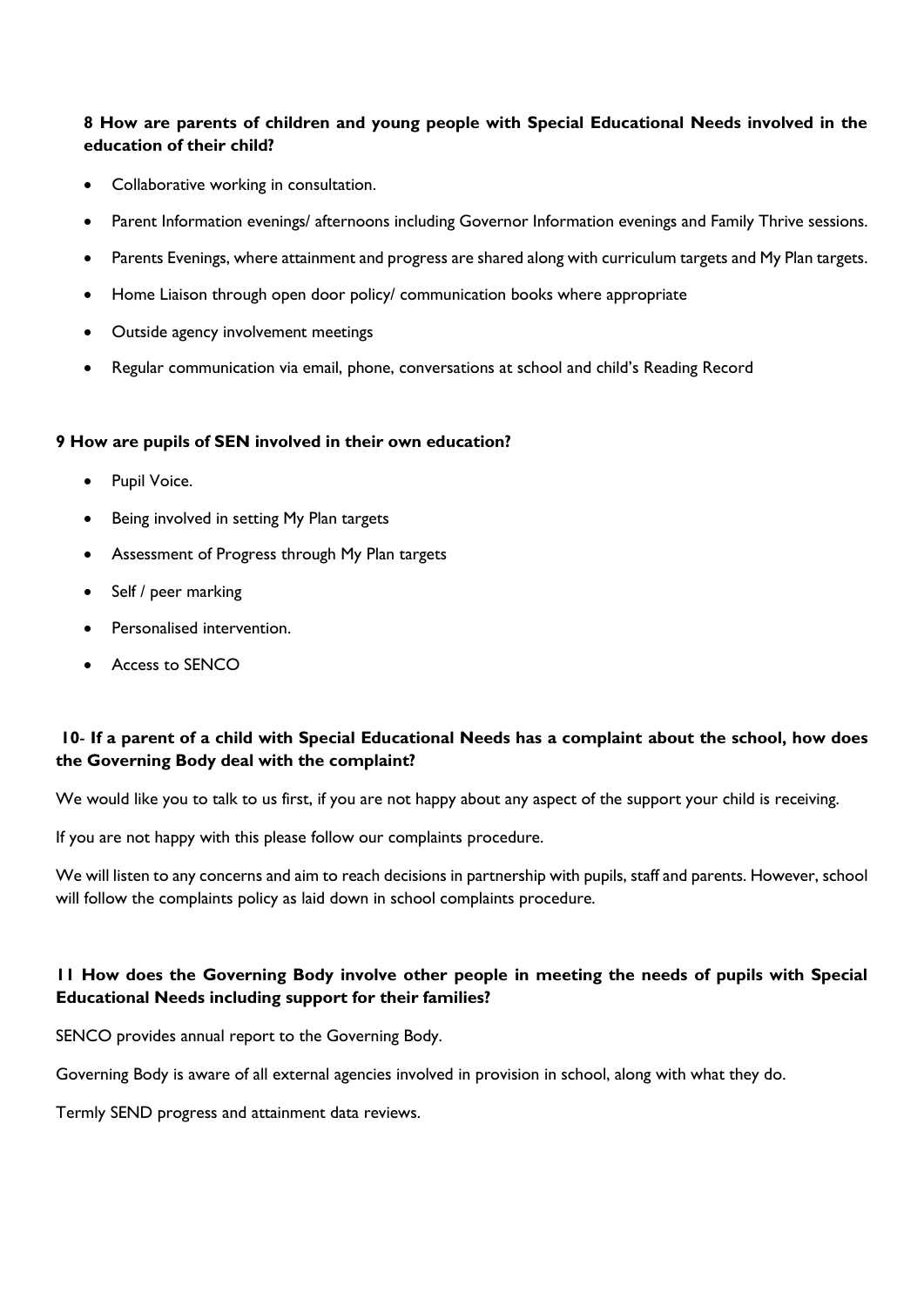## **12. Who are the support services that can help parents with pupils who have Special Educational Needs?**

## Parent partnership

Due to the new SEN code of practice, the Worcestershire Parent Partnership Service will be changing its name to reflect the new responsibilities and wider remit it will be covering. The **Special Educational Needs and Disabilities Information, Advice and Support Service** (SENDIAS) is at arm's length from Worcestershire's Children's Services and able to give independent and neutral advice. For more information please see their [website](http://www.ppsworcs.co.uk/) or call them on: 01905 610 858.

# Worcestershire SEN information

<http://www.worcestershire.gov.uk/cms/special-educational-needs.aspx>

• The National Autistic Society will signpost parents to local support

#### <http://www.autism.org.uk/>

### **Q 13 How does the school support pupils with SEN through transition?**

#### *Pre-school/ home to starting school in Reception*

- Home visits by new class teacher are undertaken in July or September for all pupils starting Reception in September- this gives an opportunity for families to discuss individual needs. Families may request to meet with the school SENCO in addition to this home visit. (Please phone the school office for an appointment).
- Transition sessions are offered to visit the Reception Class over the second half of the Summer Term.
- Reception staff/ SENCO may visit Pre-school settings to talk with staff and observe pupils in their familiar routines.
- All records are passed between Pre-school settings and school.

### *Moving class at the beginning of a new academic year*

- Additional contact in a variety of contexts with new class teacher and TA as necessary, including a visit to their new classroom and cloakroom on a September staff training day, to meet new teacher, explore new classroom and find out where their peg and drawer are.
- In some cases, photos of new classroom/ staff can ease anxiety and can be viewed at home over summer holidays
- Information shared about any additional needs with staff.

### *Transition – Moving to Middle/Secondary School*

- Head of Year from Blessed Edward Oldcorne school visits Holy Redeemer to meet with pupils in the Summer Term
- Induction evenings for pupils and their parents and carers
- Induction days in July
- Pupils with specific needs may attend additional induction and visit school on pre-arranged days in liaison with the SENCO